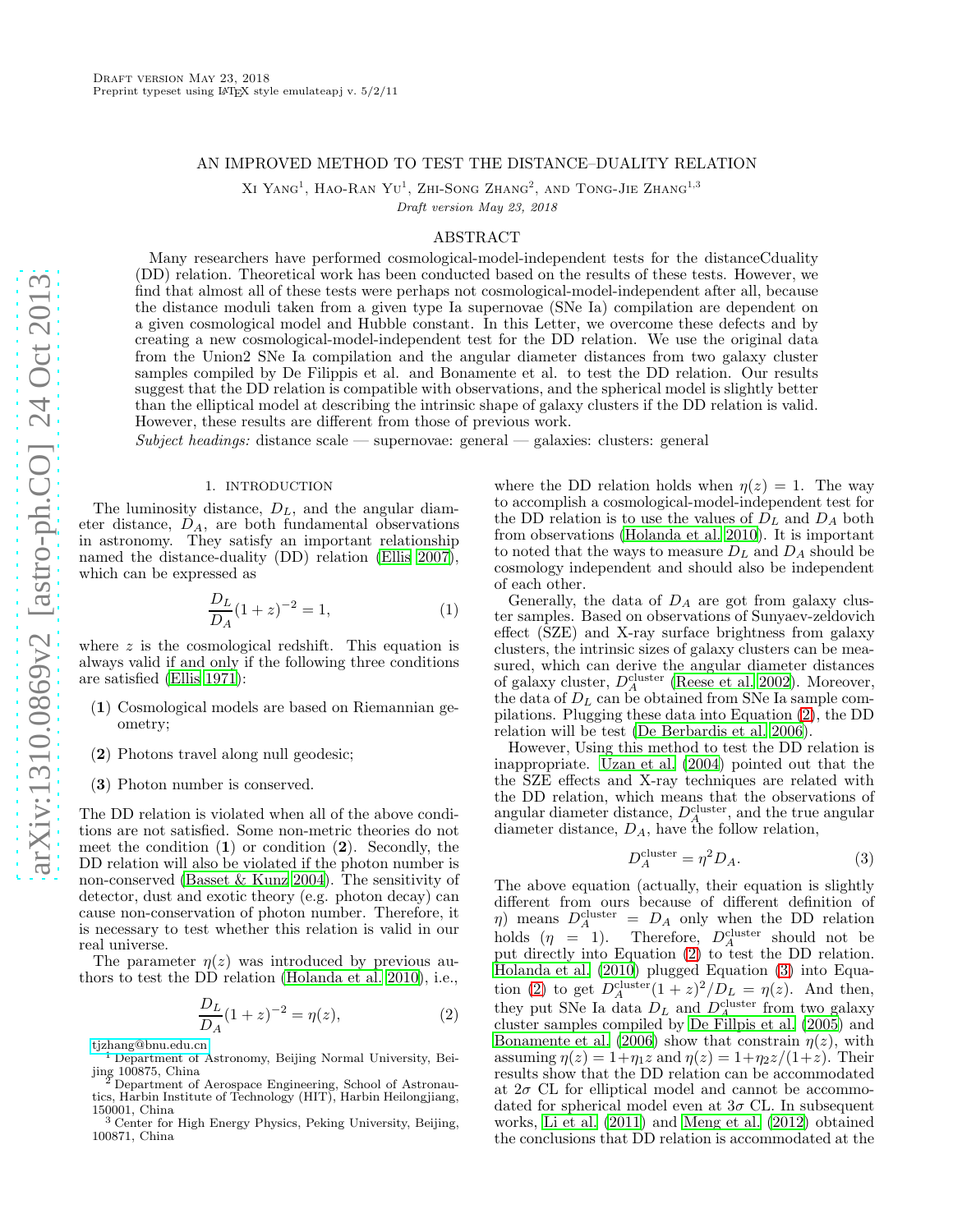$1\sigma$  CL for the elliptical model, and it cannot be accommodated event at the  $2\sigma$  for the spherical model. So these results concluded that the elliptical model is better than spherical model. [Lima et al. \(2011\)](#page-4-11) suggested that the deviation of  $\eta$  from 1 may indicate that some breaks on fundamental physical theories.

However, we suggest that the SNe Ia data cannot also be put directly into Equation [\(2\)](#page-0-0) to constrain  $\eta(z)$ , because the distance modulus,  $\mu$ , of SNe Ia data depend on cosmological model and the selection of Hubble constant,  $H_0$ . Therefore, their works may need to be improved.

In this letter, we make a little change on the distance estimate procedure of SALT2 [\(Guy et al. 2007\)](#page-4-12), and then, we perform an improved cosmological-modelindependent test for the DD relation.

This letter is organized as follows: Section [2](#page-1-0) briefly introduces the approach for getting distance modulus of SNe Ia. In Section [3,](#page-1-1) we briefly describe the SNe Ia data [\(Amanullah et al. 2010\)](#page-4-13) and the angular diameter distances data [\(De Fillpis et al. 2005;](#page-4-7) [Bonamente et al.](#page-4-8) [2006\)](#page-4-8). In Section [4,](#page-2-0) we propose a new cosmologicalmodel-independent method to test the DD relation and get results. Finally, the discussions and conclusions are given in Section [5.](#page-3-0)

### <span id="page-1-0"></span>2. A BRIEF INTRODUCTION OF THE APPROACH FOR GETTING DISTANCE MODULUS OF SNE IA

In astronomy, astronomers use SNe Ia as a secondary standard candle to measure luminosity distance, because the peak luminosity of light curve (the graph of luminosity as a function of time) of all SNe Ia are nearly identical. In other words, their peak absolute magnitude  $M_{\text{max}}$  are nearly identical. Assuming a Cepheid variable and a SNe Ia share a same host galaxy, one can use the Cepheid variable to measure the luminosity distance  $D<sub>L</sub>$ of the host galaxy. And then, combing the peak magnitude  $m_{\text{max}}$  of the SNe Ia with the formula of distance modulus

<span id="page-1-2"></span>
$$
u = 5 \lg D_L - 5 = m_{\text{max}} - M_{\text{max}}, \tag{4}
$$

the peak absolute magnitude  $M_{\text{max}}$  of arbitrary SNe Ia can be easily obtained, because every SNe Ia have an almost same  $M_{\text{max}}$ . Therefore the luminosity distance of arbitrary SNe Ia can be obtained if its  $m_{\text{max}}$  is known. However, the peak luminosity of SNe Ia is not exactly same, which is related to the shapes and colors of the light curves of SNe Ia [\(Guy et al. 2005](#page-4-14)), and the extinction effects the magnitude  $m_{\text{max}}$ . So Equation [\(4\)](#page-1-2) need to be modified. Many fitters (SALT [\(Guy et al. 2005\)](#page-4-14), SALT2 [\(Guy et al. 2007\)](#page-4-12), MLCSC2K2 [\(Jha et al. 2007\)](#page-4-15)) have been proposed to parameterize the light curves of SNe Ia and its distance modulus can be obtained.

We take the light curves fitter SALT2 as an example to illustrate the process of obtaining distance modulus [\(Guy et al. 2007\)](#page-4-12). [Guy et al. \(2007\)](#page-4-12) modified Equation [\(4\)](#page-1-2) by adding perturbations of shapes and colors to get

<span id="page-1-4"></span>
$$
\mu_B(\alpha, \beta, M_B) = m_B^{\text{max}} - M_B + \alpha x - \beta c, \qquad (5)
$$

where  $m_B^{\text{max}}$  is the rest-frame peak magintude of B bands,  $x$  is stretch factor, which describes the effects of shapes of light curves on  $\mu$ , and c is color parameter, which representations the influences of the intrinsic color and reddening by dust on  $\mu$ . These three parameters can be obtained by fitting the light curves of SNe Ia. Thus, they

are independent of cosmological model. Absolute magnitude  $M_B$ ,  $\alpha$ , and  $\beta$  are nuisance parameters, which will be fitted by minimizing the residuals in Hubble diagram that given by a cosmological model. For exam-ple, [Amanullah et al. \(2010\)](#page-4-13) used method above and  $\chi^2$ minimization to constrain  $\Omega_M$ ,  $\omega$  and to get the Union2 compilation. The formula of  $\chi^2$  minimization is

<span id="page-1-3"></span>
$$
\chi^2(\alpha, \beta, M_B)
$$
  
= 
$$
\sum_{\text{SNe}} \left[ \frac{\mu_B(\alpha, \beta, M_B; z) - \mu^{\text{theory}}(\Omega_M, \Omega_\omega, \omega; z)}{\sigma_{\text{total}}} \right]^2, (6)
$$

where  $\mu^{\text{theory}}(\Omega_M, \Omega_\omega, \omega; z)$  is obtained from the  $\omega$ CDM model. The best-fitted values of  $\alpha$ ,  $\beta$  and  $M_B$  are got by minimizing  $\chi^2$ , and then,  $\mu$  are obtained. Obviously,  $\mu$  is strongly dependent on  $\omega$ CDM model because its values is got from Equation [\(6\)](#page-1-3). One point should be noticed that  $\mu^{\text{theory}}(\Omega_M, \Omega_\omega, \omega; z)$  contains a constant term  $5 \lg H_0$ . For example, the formula of  $D_L$  for flat  $\Lambda$ CDM model reads

$$
D_L = \frac{c(1+z)}{H_0} \int_0^z \frac{dz'}{[\Omega_M(1+z')^3 + (1-\Omega_M)]^{1/2}}, \quad (7)
$$

where c is speed of light and  $H_0$  is Hubble constant. One can easily see the constant term  $5 \lg H_0$  by putting this equation into Equation [4.](#page-1-2)

Therefore,  $M_B$  is degenerate with  $H_0$  because they are constants and have a same status in Equation [\(6\)](#page-1-3). Using the method of minimizing  $\chi^2$ , [Amanullah et al. \(2010](#page-4-13)) just got the best fitted values of  $M_B - 5 \lg H_0$ ,  $\alpha$ , and  $\beta$ .<br>and they chose  $H_0 = 70 \text{km s}^{-1} \text{ Mpc}^{-1}$  to get  $M_B$  and  $\mu$ . It is obviously that  $\mu$  of Union is SNe Ia compilation is dependent on the choice of  $H_0$  and  $\omega$ CDM model. The distance modulus  $\mu$  of other SNe Ia samples (e.g. Constitute [\(Hicken et al. 2009\)](#page-4-16), Davis07 [\(Davis et al. 2007](#page-4-17))) are obtained in the similar way. So  $\mu$  of SNe Ia samples depends on cosmological model and  $H_0$ . It is important to note that the arbitrary selection of  $H_0$  does not effect the restriction on  $\Omega_M$  and  $\omega$ , because they used  $m_B^{\text{max}}$ , c, and x rather than  $\mu$  to constrain  $\Omega_M$  and  $\omega$ .

Thus, it is inappropriate to directly use distance modulus  $\mu$  of SNe Ia sample to test the DD relation. In this letter, we bypass  $\mu$  and directly use  $m_B^{\max}$ , x, and c of Union2 sample to test the DD relation. Marginalizing  $M_B$ ,  $\alpha$ , and  $\beta$ , the probability distribution of  $\eta$  is got.

#### 3. SAMPLES

<span id="page-1-1"></span>In order to test the DD relation, we need  $D<sub>L</sub>$  and  $D_A^{\text{cluster}}$  data both from cosmological-model-independent measurement. For  $D_L$ , we use Union SNe Ia data [\(Amanullah et al. 2010](#page-4-13)), which contains 557 wellmeasured SNe Ia. For  $D_A^{\text{cluster}}$ , we employ SZE and X-ray observations of two galaxy cluster samples: elliptical model sample [\(De Fillpis et al. 2005\)](#page-4-7) and spherical model sample [\(Bonamente et al. 2006\)](#page-4-8). Elliptical model sample was compiled by [De Fillpis et al. \(2005](#page-4-7)) with an isothermal elliptical  $\beta$  model, which contains 18 galaxy clusters compiled by [Reese et al. \(2002\)](#page-4-4) and 7 galaxy clusters compiled by [Mason et al. \(2001](#page-4-18)). Assuming that the distribution of cluster plasma and dark matter is hydrostatic equilibrium and spherical geometry, [Bonamente et al. \(2006\)](#page-4-8) (see its Table 2) complied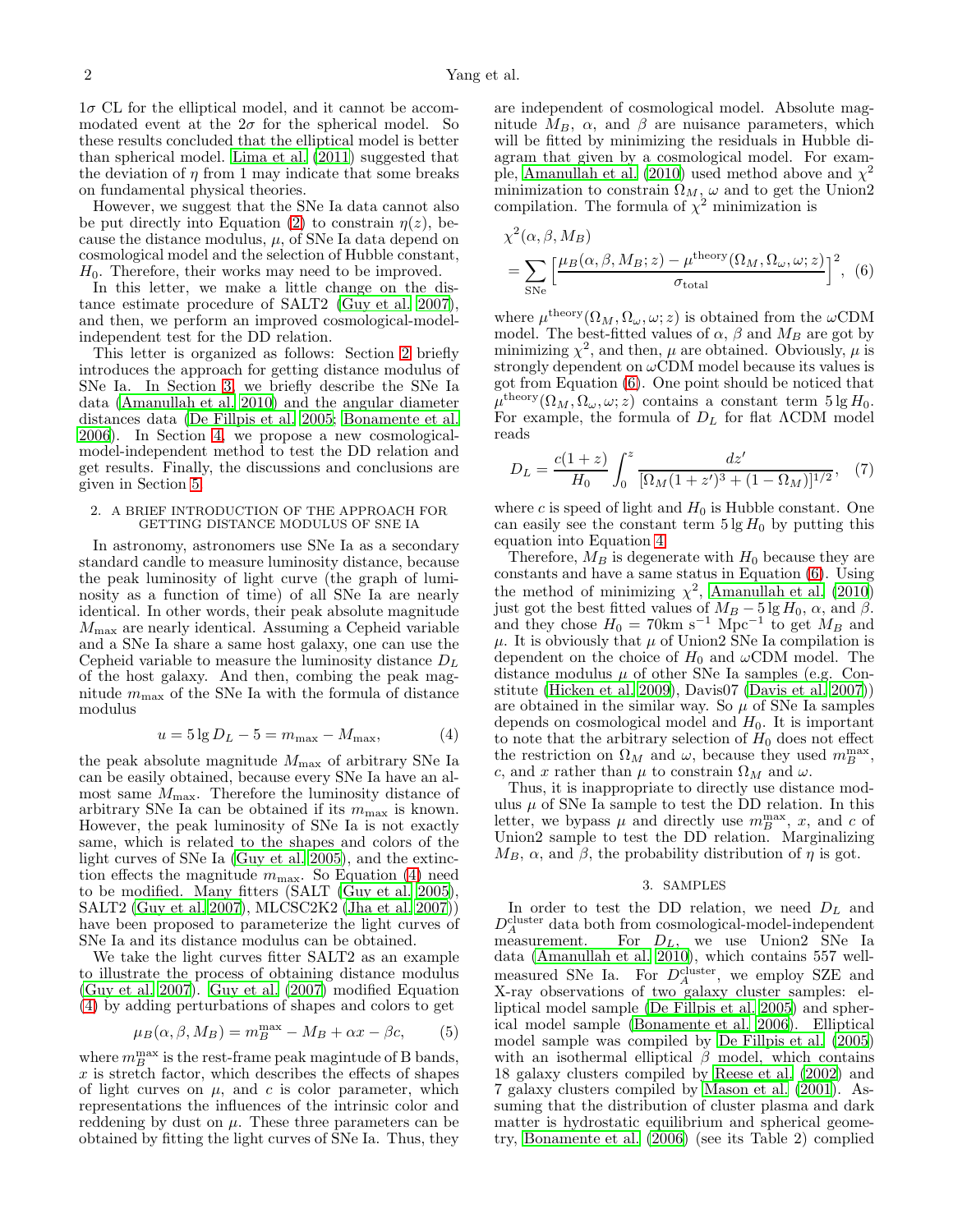the spherical model sample that includes 38 galaxy clusters. In principle, giving a  $D_A^{\text{cluster}}$ , one should select a  $D<sub>L</sub>$  of SNe Ia data point that shares the same redshift z with the given data point of  $D_A^{\text{cluster}}$  to get  $\eta$ . However, the above condition usually cannot be satisfied in reality. So we use the selection criteria, as in [Holanda et al.](#page-4-3) [\(2010\)](#page-4-3),  $\Delta z = |z_{SNe} - z_{cluster}| < 0.005$  to select SNe Ia point. If there are at least two SNe Ia data satisfy this criteria for a given  $D_A^{\text{cluster}}$ , we select the SNe Ia data whose  $\Delta z$  is smallest. The selection criteria can be satisfied for all galaxy clusters data except the cluster CL J1226.9 +3332 from spherical model sample [\(Bonamente et al.](#page-4-8) [2006\)](#page-4-8), which just gives the  $\Delta z = 0.005$ . We keep this cluster data point in our analysis.

## <span id="page-2-0"></span>4. NEW TEST FOR THE DD RELATION AND RESULTS

Combing Equation [\(2\)](#page-0-0) with Equation [\(3\)](#page-0-1), we get

$$
D_L = \eta(z)^{-1} D_A^{\text{cluster}} (1+z)^2, \tag{8}
$$

and then, we define

<span id="page-2-1"></span>
$$
\mu_{\text{cluster}}(\eta; z) = 5 \lg \left[ \eta(z)^{-1} D_A^{\text{cluster}} (1+z)^2 \right] - 5,
$$
 (9)

which is the distance modulus of a galaxy cluster data point. Because  $D_A \simeq D_L$  when  $z \to 0$ , we parameterize  $\eta(z)$  in the following form as [Holanda et al. \(2010\)](#page-4-3),

$$
\eta(z) = 1 + \eta_0 z,\tag{10}
$$

where  $\eta_0$  is a constant. We only use this functional form in our analysis because other forms of  $\eta(z)$  can approximate to this form by Taylor expansion when  $z < 1$  (the redshift of all data points in our analysis is smaller than 1). Now, we use  $\chi^2$  minimization to constrain  $\eta_0$ ,

$$
\chi^2(\alpha, \beta, M_B, \eta_0)
$$
  
= 
$$
\sum_{i} \frac{\left[\mu_B(\alpha, \beta, M_B; z_i) - \mu_{\text{cluster}}(\eta_0; z_i)\right]^2}{\sigma_{\text{total}}^2(z_i)},
$$
 (11)

where  $\mu_B(\alpha, \beta, M_B; z)$  of SNe Ia comes from Equation  $(5)$ ,  $\mu_{\text{cluster}}(\eta_0; z)$  of galaxy cluster is given by Equation [\(9\)](#page-2-1), and the uncertainty  $\sigma_{total}^2(z)$  is given by

$$
\sigma_{\text{total}}^2(z) = \sigma_m^2(z) + \alpha^2 \sigma_x^2(z) + \beta^2 \sigma_c^2(z) + \left[\frac{5}{\ln 10} \cdot \frac{\delta_{DA}(z)}{D_A^{\text{cluster}}}\right]^2,\tag{12}
$$

where  $\sigma_m$ ,  $\sigma_x$ ,  $\sigma_c$ , and  $\delta_{D_A}$  are the errors of  $m_B^{\max}$ , x, c, and  $D_A^{\text{cluster}}$  respectively.

Inserting data points  $(m_B^{\text{max}}, x, c, \sigma_m, \sigma_x, \sigma_c)$  of SNe Ia Union2 and data points  $(D_A^{\text{cluster}}, \delta_{D_A})$  of galaxy cluster samples into Equation [\(11\)](#page-2-2),  $\chi^2(\alpha, \beta, M_B, \eta_0)$  is got. And then, the joint probability density of these parameters can be get,  $P(\alpha, \beta, M_B, \eta_0) = A \exp(-\chi^2/2),$ where  $A$  is a normalized coefficient, which makes  $\iiint P \, d\alpha d\beta dM_B d\eta_0 = 1$ . By Integrating over  $\alpha$ ,  $\beta$ , and  $M_B$ , the probability distribution function of  $\eta_0$  is gained, i.e.,  $P(\eta_0) = \iiint_{-\infty}^{+\infty} P(\alpha, \beta, M_B, \eta_0) d\alpha d\beta dM_B$ .

We adopt iterative method to calculate  $P(\eta_0)$  with step size 0.01 for all parameters. In principle, we should calculate all the values of  $\chi^2$  of  $\alpha$ ,  $\beta$ ,  $M_B$ , and  $\eta_0$  from  $-\infty$  to  $+\infty$ . Obviously, It is impossible to do that. We just calculate the values of  $\chi^2(\alpha, \beta, M_B, \eta_0)$  for these parameters in  $3\sigma$  interval instead of infinite interval.

And then, we get  $\chi^2$ ,  $P(\alpha, \beta, M_B, \eta_0)$ , and  $P(\eta_0)$ , with  $P(\eta_0) \propto \sum_i \sum_j \sum_k P(\alpha(i), \beta(j), M_B(k), \eta_0)$ , where *i*, *j*, k run over all the data points for  $\alpha$ ,  $\beta$ , and  $M_B$  in  $3\sigma$ interval with step size 0.01 respectively.

The next step is to use the equation,  $\Delta \chi^2 = \chi^2$  –  $\chi^2_{\rm min}$ , to constrain the one dimensional CL of parameter with 1 and 4 level [\(Press et al. 1992\)](#page-4-19), where  $\chi^2_{\rm min}$  is the minimum of  $\chi^2$ . For example, if we want to calculate  $1\sigma$ and  $2\sigma$  CL of  $\eta_0$ . We just need to find out the data points of  $\eta_0$  which satisfy  $\Delta \chi^2 \leq 1$  and  $\Delta \chi^2 \leq 4$  respectively.

Using the above procedure, Combing Union2 SNe Ia sample [\(Amanullah et al. 2010\)](#page-4-13) and elliptical model sample [\(De Fillpis et al. 2005\)](#page-4-7) to calculate  $\chi^2$ , we get that the best-fitting values of  $M_B$ ,  $\alpha$ ,  $\beta$ , and  $\eta_0$  are −19.45, −0.03, 4.05, and 0.18 respectively. And then, we marginalize  $\alpha$ ,  $\beta$ , and  $M_B$  by integrating over them to get the likelihood distribution of  $\eta_0$  and obtain that  $\eta_0 = 0.16^{+0.56}_{-0.39}$  at  $1\sigma$  CL and  $\eta_0 = 0.16^{+1.31}_{-0.70}$  at  $2\sigma$ CL. The likelihood distribution of  $\eta_0$  is shown in Figure [1\(](#page-3-1)a), For spherical model sample [\(Bonamente et al.](#page-4-8) [2006\)](#page-4-8), in the same way, we get that the best-fitting values of  $M_B$ ,  $\alpha$ ,  $\beta$ ,  $\eta_0$  are -19.38, 0.34, 4.13, and 0.02 respectively, and we obtain that  $\eta_0 = 0.02_{-0.17}^{+0.20}$  at  $1\sigma$  CL and  $\eta_0 = 0.02_{-0.33}^{+0.44}$  at  $2\sigma$  CL. The probability distribution of  $\eta_0$  is shown in Figure [1\(](#page-3-1)b). Figure [1](#page-0-2) shows that the DD relation ( $\eta_0 = 0$ ) can be better satisfied at  $1\sigma$  CL for spherical model and elliptical model.

The reason why we get a different result from previous works [\(Holanda et al. 2010;](#page-4-3) [Li et al. 2011;](#page-4-9) [Meng et al.](#page-4-10) [2012\)](#page-4-10) is that we perform a different procedure. In the previous method,  $D<sub>L</sub>$  is directly obtained from distance modulus  $\mu$  of SNe Ia. Instead, in our analysis,  $D_L$  is not provided by distance modulus  $\mu$  but by original data  $m_B, x, c$ .

<span id="page-2-2"></span>For example, in the work of [Li et al. \(2011\)](#page-4-9), data  $D_L$ are taken from the Union2 SNe Ia compilation. In Union2 [\(Amanullah et al. 2010](#page-4-13)),  $\mu$  are dependent on the best fitting values of  $M_B$ ,  $H_0$ ,  $\alpha$ , and  $\beta$ . Obviously, the values of  $\alpha$  and  $\beta$  are derived from a fit to  $\omega$ CDM model, and  $M_B$  is determinated by choice  $H_0 = 70 \text{km s}^{-1} \text{ Mpc}^{-1}$ . The best fitting values of  $M_B$ ,  $\alpha$ , and  $\beta$  in Union2 are −19.31, 0.12, and 2.51 respectively. In our analysis, the best fitting values of  $M_B$ ,  $\alpha$ , and  $\beta$  are -19.45, -0.03, 4.05 and −19.38, 0.34, 4.13 for elliptical model and spherical model respectively. Because the difference of best fitting values of parameters shift the peak of probability distribution of  $\eta_0$ , our result will be different from [Li et al. \(2011\)](#page-4-9) inevitably. Their results show that the DD relation can be accommodated for elliptical model at  $1\sigma$  ( $\eta_0 = -0.07^{+0.19}_{-0.19}$ ) but cannot be accommodated for spherical model even at  $2\sigma$  ( $\eta_0 = -0.22^{+0.11}_{-0.11}$ ). Moreover, we marginalize parameters  $M_B$ ,  $\alpha$ , and  $\beta$  by integrating over them to plot  $P(\eta_0)$ . Obviously, marginalization will broaden the profile of  $P(\eta_0)$ . Therefore, this operation may make the DD relation hold at  $1\sigma$  by expanding the  $1\sigma$  CL of  $\eta_0$ . Hence, Because of the difference of best fitting values of parameters and marginalization, we get the different conclusion that the DD relation is compatible with observations at  $1\sigma$ .

Furthermore, we plot the two dimensional contour of  $\eta_0$  vs  $\alpha$ ,  $\eta_0$  vs  $\beta$ , and  $\eta_0$  vs  $M_B$  for the two galaxy cluster samples (see figure  $(2)$ ) to see whether if there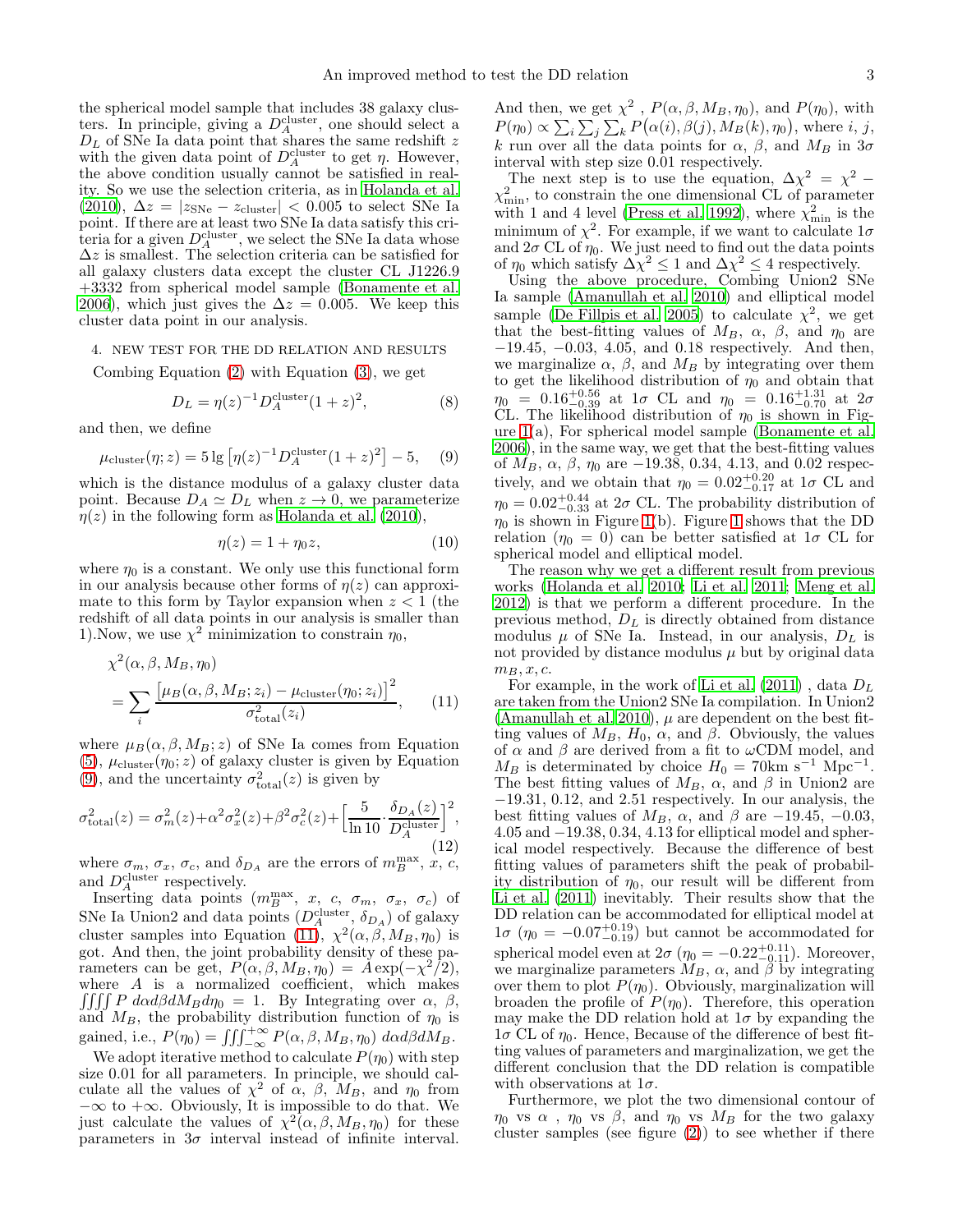

<span id="page-3-1"></span>**Figure 1.** (a) Likelihood distribution function (LDF) of  $\eta_0$  for elliptical model. (b) LDF of  $\eta_0$  for spherical model.



<span id="page-3-2"></span>Figure 2. Confidence regions at  $1\sigma$  and  $2\sigma$  level on planes  $(\eta_0, \alpha)$ ,  $(\eta_0, \beta)$ , and  $(\eta_0, M_B)$  respectively. The red and blue contours are derived from the spherical model and the elliptical model sample respectively. "o" represents the best values in Union2 by assuming  $\eta_0 = 0$ .

is a degeneracy effects the DD relation. In figure [\(2\)](#page-3-2), The red and blue contours are derived from spherical model and elliptical model respectively. "o" indicates the best fitting values of  $\alpha$ ,  $\beta$ ,  $M_B$  (-19.31, 0.12, 2.51) by assuming  $\eta_0 = 0$  in Union2 sample. The best values of planes  $(\eta_0, \alpha)$ ,  $(\eta_0, \beta)$ , and  $(\eta_0, M_B)$  are  $(0.02, 0.34)$ ,  $(0.02, 4.17), (0.01, -19.39)$  for red contour respectively, and  $(0.15, -0.04)$ ,  $(0.19, 4.13)$ ,  $(0.16, -19.46)$  for blue contour respectively. There is no distinct degeneracy effects on  $\eta_0$  because all the planes have similar intervals for  $\eta_0$  at  $1\sigma$  and  $2\sigma$ . With the same operation on  $\eta_0$ , we obtained that  $1\sigma$  CL of parameters  $M_B$ ,  $\alpha$ , and β respectively are  $-19.37_{-0.16}^{+0.14}$ ,  $0.34_{-0.06}^{+0.08}$ ,  $4.19_{-0.62}^{+0.58}$  for spherical model, and  $-19.42^{+0.20}_{-0.24}$ ,  $-0.04^{+0.10}_{-0.09}$ ,  $4.35^{+1.20}_{-1.73}$  for elliptical model sample. In Union2 SNe Ia sam-ple [\(Amanullah et al. 2010\)](#page-4-13), they are  $-19.31^{+0.014}_{-0.014}$ ,  $0.121^{+0.007}_{-0.007}$ ,  $2.51^{+0.007}_{-0.007}$  respectively. Comparing these three sets of data, one find that just the confidence level of  $M_B$  can be compatible with each other. For  $\alpha$ , these samples fail to be compatible with each other at  $1\sigma$ . For β, the two galaxy cluster samples get  $β \sim 4.10$  which is larger than 2.51 given by SNe Ia sample Union2., one can see these conclusions from Figure [\(2\)](#page-3-2). The reasons why these three sets of data are different from each other

may be worth thinking about.

## 5. DISCUSSIONS AND CONCLUSIONS

<span id="page-3-0"></span>[Holanda et al. \(2010\)](#page-4-3) proposed a cosmological-modelindependent method to test the DD relation. Using this method, many works [\(Nair et al. 2011,](#page-4-20) [2012;](#page-4-21) [Yang et al.](#page-4-22) [2013\)](#page-4-22) have been done. However, we indicates that their method may depend on the selection of  $H_0$  and cosmological model. Different choices of  $H_0$  will lead to different constraints on  $\eta_0$ , and one cannot eliminate this effect by marginalizing  $H_0$ , because  $M_B$  is degenerate with  $H_0$ .

Therefore, we improve their method to perform a new test for the DD relation again. In the previous method [\(Holanda et al. 2010\)](#page-4-3),  $D<sub>L</sub>$  is directly obtained from distance modulus  $\mu$  of SNe Ia. Instead, in our analysis,  $D_L$ is not provided by distance modulus  $\mu$  but by original data  $m_B, x, c$ . In this way, we do not need a given cosmological model and any information about  $H_0$ . Hence, our test is independent of cosmological model and  $H_0$ .

Our results show that the DD relation can be accommodated at  $1\sigma$  CL well for both elliptical model and spherical model, and spherical model is slightly better than the elliptical model if the DD relation is valid. This results, however, are different from the previous works [\(Holanda et al. 2010;](#page-4-3) [Li et al. 2011;](#page-4-9) [Meng et al. 2012](#page-4-10)).